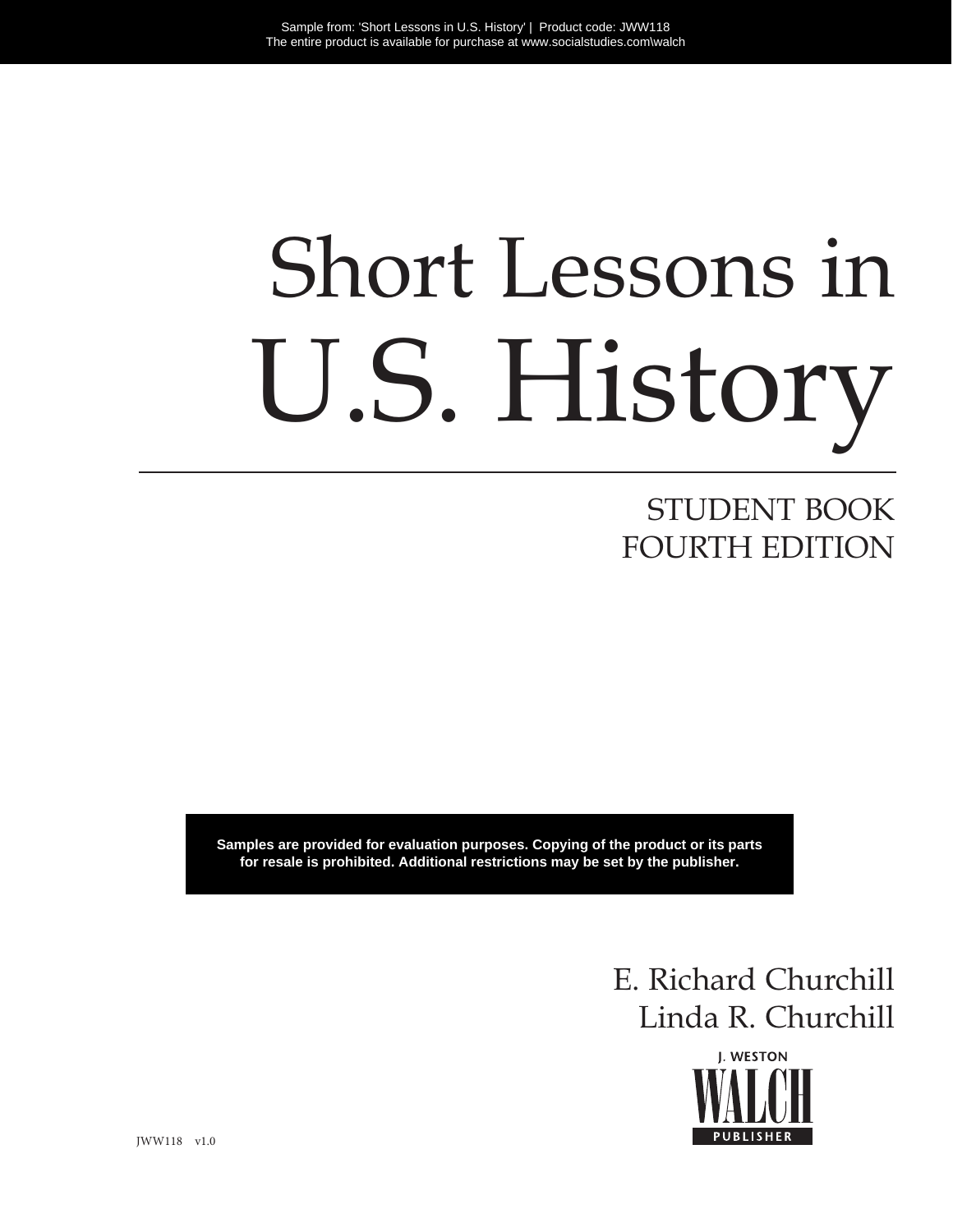# **CONTENTS**

|  | $Introduction \dots \dots \dots \dots \dots \dots \dots \dots \dots \dots \dots \dots \dots \dots \dots \dots$ |  |  |
|--|----------------------------------------------------------------------------------------------------------------|--|--|
|--|----------------------------------------------------------------------------------------------------------------|--|--|





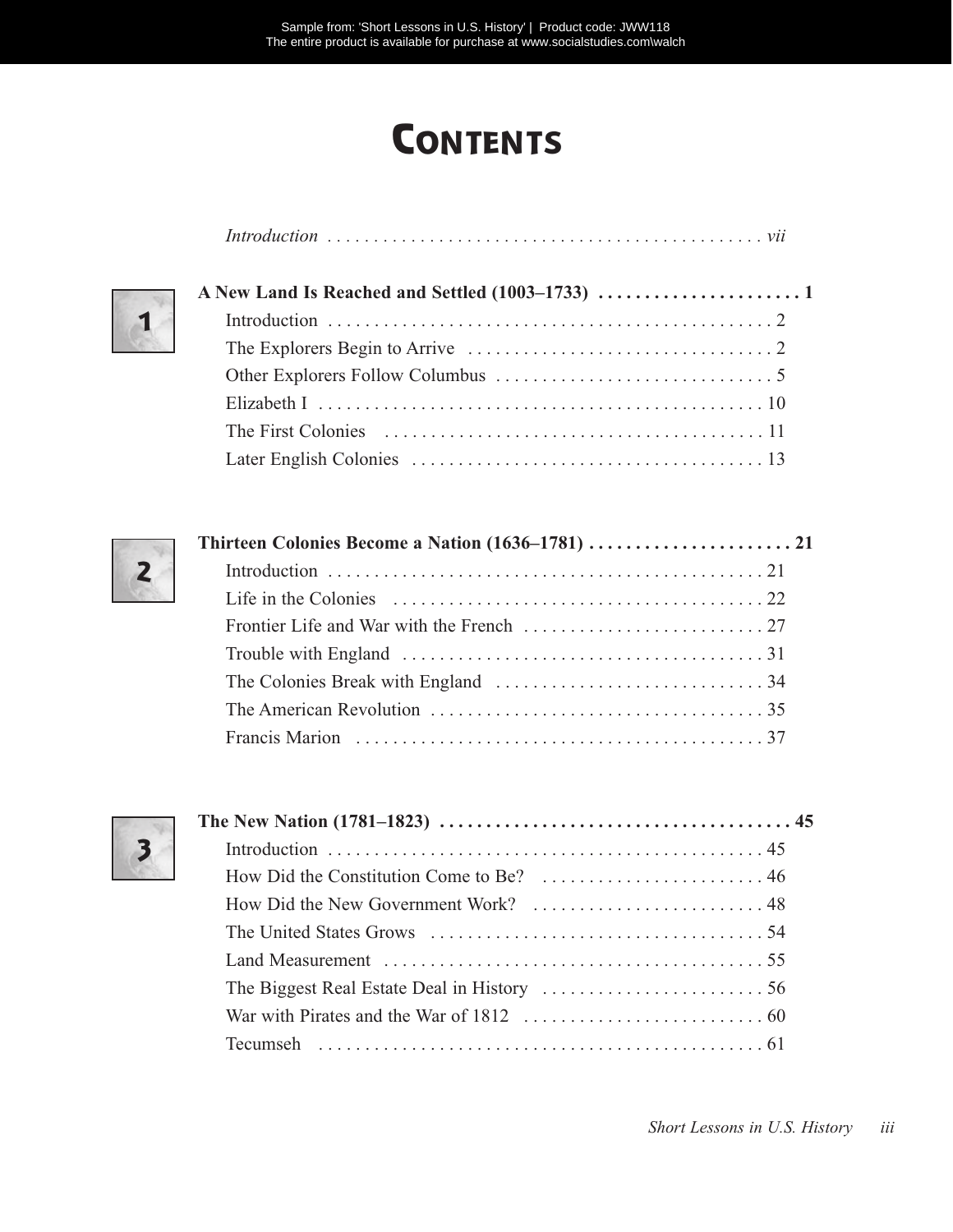





| Communication and Transportation Continue to Improve  110 |  |
|-----------------------------------------------------------|--|
|                                                           |  |
|                                                           |  |
|                                                           |  |
|                                                           |  |
|                                                           |  |
|                                                           |  |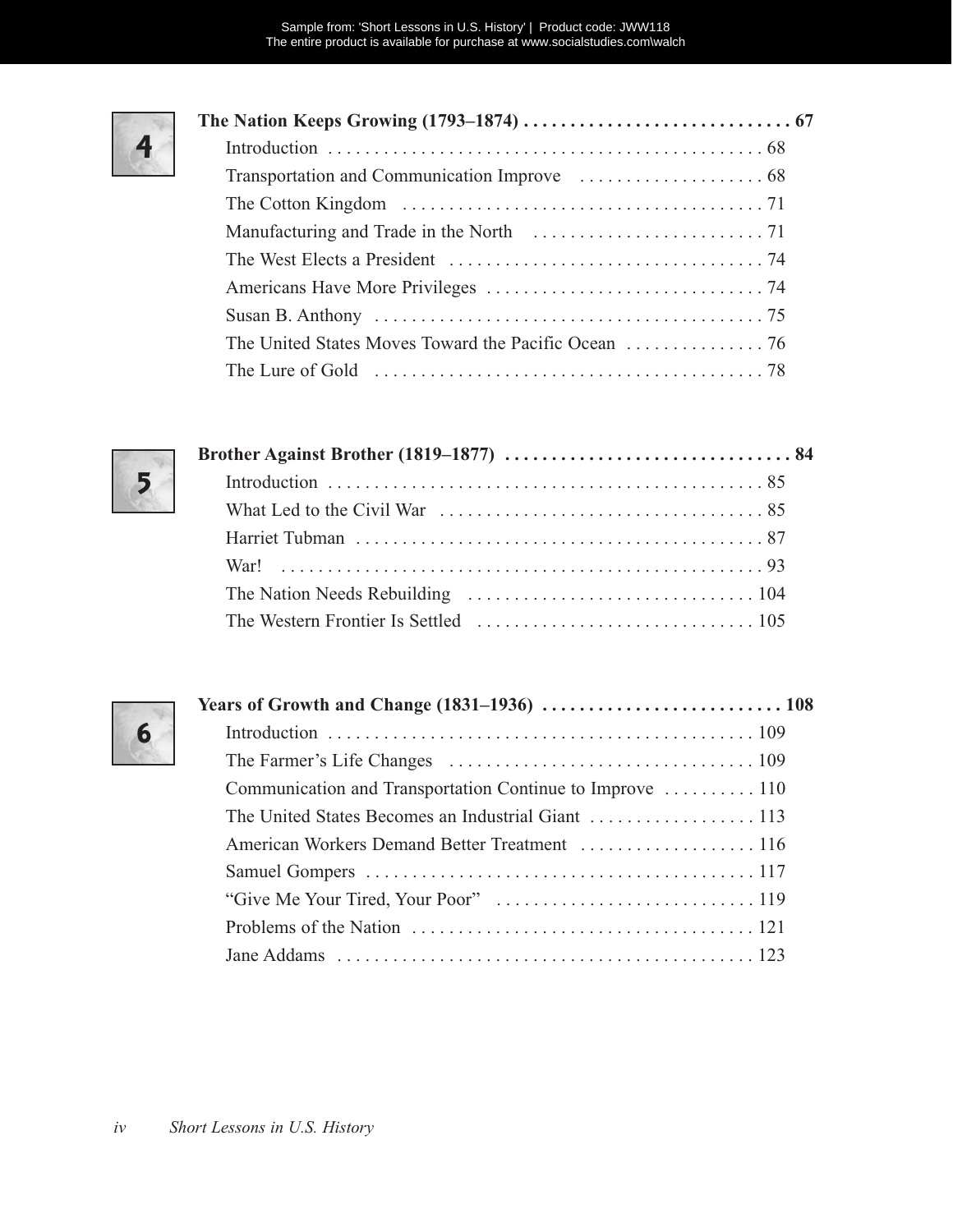

| The United States Becomes a World Power (1867–1959)  125 |  |
|----------------------------------------------------------|--|
|                                                          |  |
|                                                          |  |
|                                                          |  |
|                                                          |  |
|                                                          |  |
|                                                          |  |
|                                                          |  |
|                                                          |  |
|                                                          |  |
|                                                          |  |





| The United States Meets New Challenges (1955–1982)  169                                                    |  |
|------------------------------------------------------------------------------------------------------------|--|
|                                                                                                            |  |
|                                                                                                            |  |
|                                                                                                            |  |
|                                                                                                            |  |
| Cesar Chávez (al. 1973)                                                                                    |  |
|                                                                                                            |  |
|                                                                                                            |  |
|                                                                                                            |  |
|                                                                                                            |  |
|                                                                                                            |  |
| Jesse Jackson $\ldots \ldots \ldots \ldots \ldots \ldots \ldots \ldots \ldots \ldots \ldots \ldots \ldots$ |  |
|                                                                                                            |  |
|                                                                                                            |  |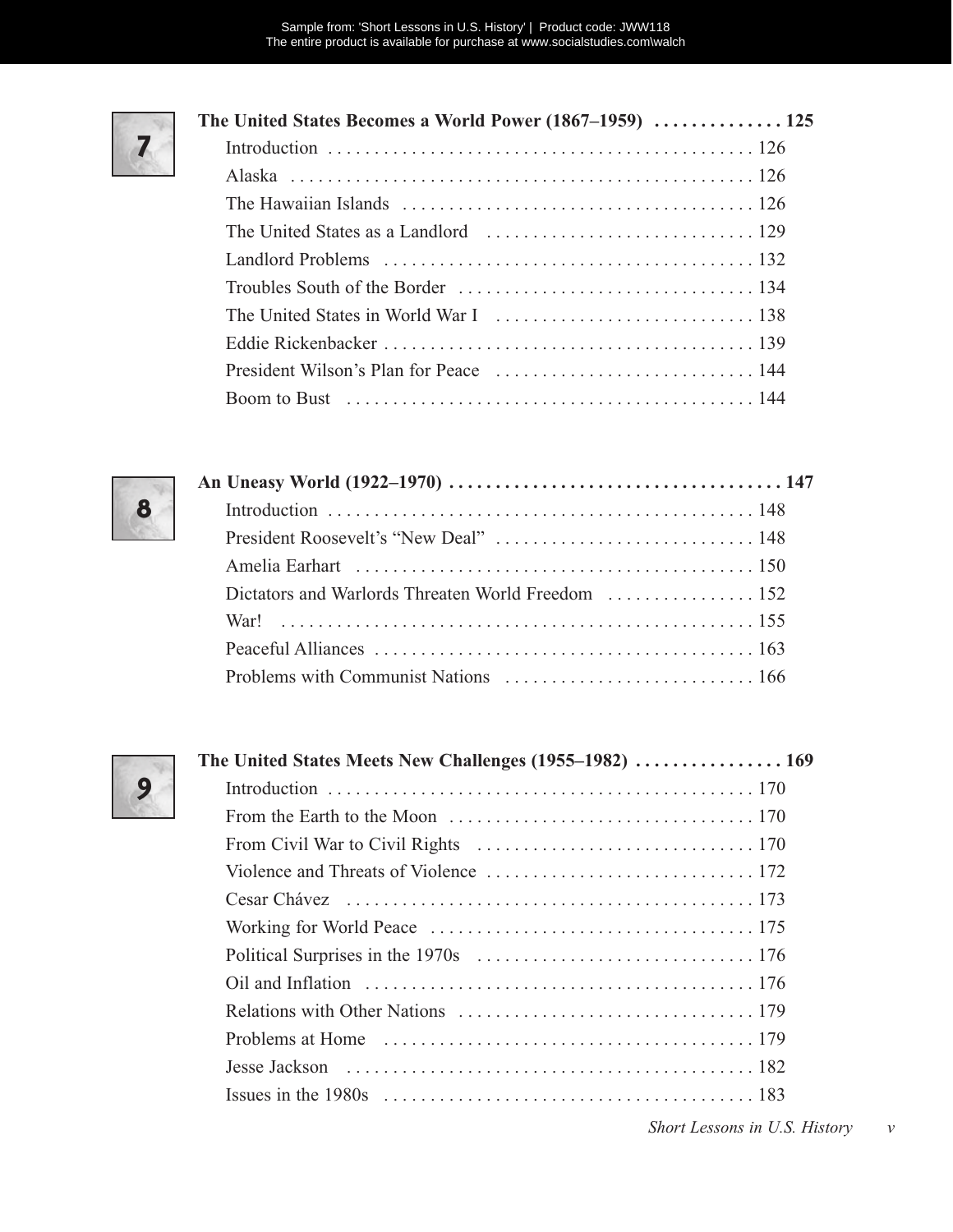

| The United States Works to Remain a World Leader (1981–1999)  185 |  |  |
|-------------------------------------------------------------------|--|--|
|                                                                   |  |  |
|                                                                   |  |  |
|                                                                   |  |  |
|                                                                   |  |  |
|                                                                   |  |  |
|                                                                   |  |  |
|                                                                   |  |  |
|                                                                   |  |  |
|                                                                   |  |  |

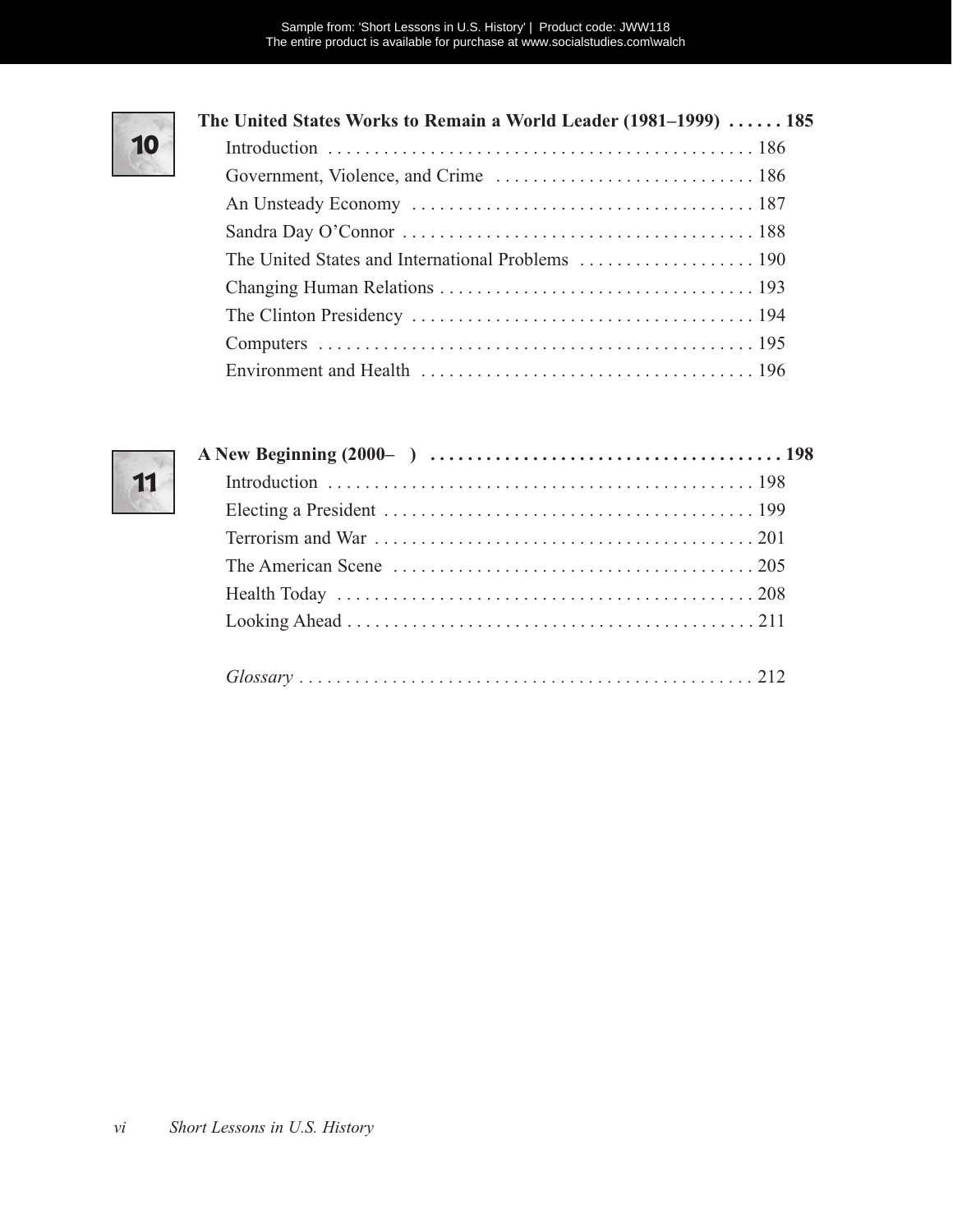#### Sample from: 'Short Lessons in U.S. History' | Product code: JWW118 The entire product is available for purchase at www.socialstudies.com\walch

## A NEW LAND IS REACHED **AND SETTLED** (1003–1733)



#### TIME LINE

| <b>EVENTS ELSEWHERE</b>                     | <b>DATE</b> | <b>EVENTS IN AMERICA</b>                                                                            |
|---------------------------------------------|-------------|-----------------------------------------------------------------------------------------------------|
|                                             | 1492        | Columbus was first European to arrive in West<br>Indies                                             |
|                                             | 1497        | Cabot claimed part of eastern coast of Canada for<br>England                                        |
|                                             | 1513        | Ponce de León claimed Florida for Spain                                                             |
| Reformation began                           | 1517        |                                                                                                     |
| Magellan began his sail around<br>the world | 1519        | Cortés conquered Mexico                                                                             |
|                                             | 1534        | Cartier explored St. Lawrence River                                                                 |
|                                             | 1540-41     | Coronado explored the Southwest<br>De Soto was the first European to reach the<br>Mississippi River |
|                                             | 1565        | City of St. Augustine established                                                                   |
| England defeated Spanish Armada             | 1588        |                                                                                                     |
| Elizabeth I died                            | 1603        | Champlain began exploration of Quebec                                                               |
|                                             | 1607        | Jamestown, first English colony, established                                                        |
|                                             | 1609        | Santa Fe established                                                                                |
|                                             | 1619        | English women and slaves came to Virginia<br>People voted for representatives                       |
|                                             | 1620        | Plymouth Colony established                                                                         |
|                                             | 1623        | Dutch settled New Amsterdam                                                                         |
|                                             | 1630        | Massachusetts Bay Colony established                                                                |
|                                             | 1664        | English took New Amsterdam                                                                          |
|                                             | 1681        | Pennsylvania established                                                                            |

#### ACTIVATING PRIOR KNOWLEDGE

Watch for answers to these questions as you read.

- Why did explorers search for new routes and new lands? • How successful were the early settlers in the New World?
- Which European nations claimed land in the New World?
- How important was religion in the new colonies?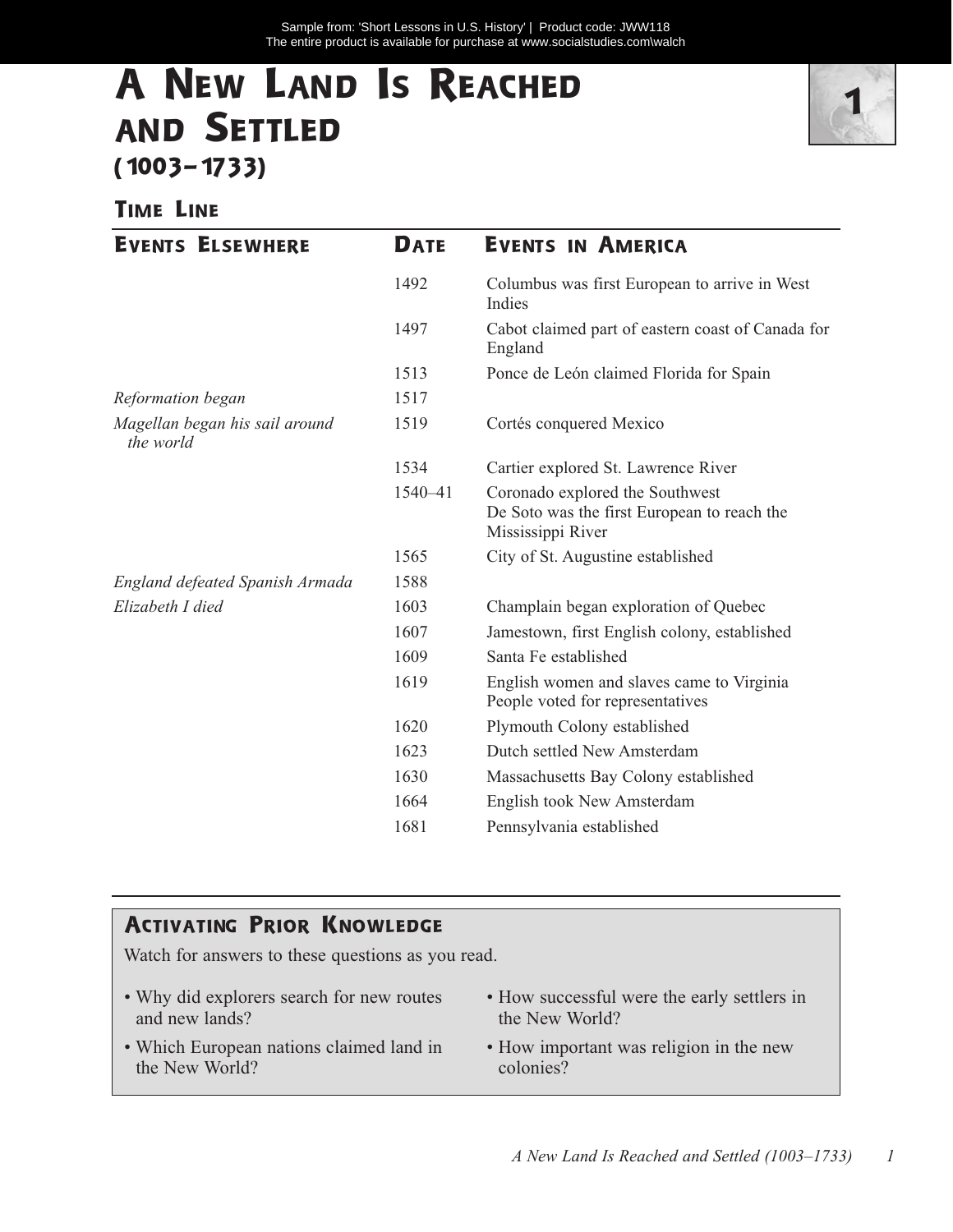## **INTRODUCTION**

About 1,000 years ago, the first European sailors, Norsemen, explored the coast of what is now Newfoundland. They stayed only a short while. For the next 500 years, Europeans did not return to North America. Then on October 12, 1492, Christopher Columbus landed in the West Indies. This was a world new to Europeans.

During the 250 years that followed, explorers and settlers from many European nations came to this New World. Most of them came looking for freedom or wealth—or both. Some found what they were hunting for. Many failed. Some went home to Europe. Many died in the wild new land. A great many people stayed on and made their homes in the new land.

#### THE EXPLORERS BEGIN TO ARRIVE

Over a thousand years ago, a Viking ship sailed from Iceland toward Greenland. Due to fog and a change in wind, the Vikings missed Greenland. Instead, they reached the part of North America now known as Newfoundland. Seventeen years later, Leif the Lucky sailed from Greenland in search of the land his

## ASTROLABE AND MAGNETIC COMPASS

Early European explorers depended on two devices to help them navigate across uncharted seas. These aids were the astrolabe and the magnetic compass.

The Chinese may have been the first people to use the magnetic compass. By the 1100s, it was being used by sailors in the Mediterranean Sea as well as by Chinese navigators.

The first magnetic compasses were simple but effective. They were just pieces of magnetized iron that were placed on a layer of cork. The cork floated on a bowl of water.

By the time of Columbus, the use of the magnetic compass had improved. Sailors knew that magnetic north was not true north and were able to adjust for the difference. They also used the compass card, which gave 32 directions or points of the

compass. For instance, the compass card used north, north by east, northnortheast, northeast by north, northeast, northeast by east, and so on around the 360 degrees of the compass.

The **astrolabe** was an instrument used by ancient astronomers. Sailors took up its use when they realized it would help them navigate. The astrolabe was used to measure the angle of stars above the horizon.

The astrolabe was a metal disk that hung from a frame so the disk was always upright or vertical. It had sights through which the navigator looked at a star. A series of markings helped measure the star's elevation.

Using the compass for direction and the astrolabe for location, sailors had a good idea how far they had traveled and where they were.

New World—the name European explorers gave to North America

navigate—to direct the course of a ship

#### magnetic

compass—a navigational tool that uses a magnetic pointer to show which way north lies

direction-on a map, north, south, east, or west

astrolabe—an instrument once used by sailors to tell where they were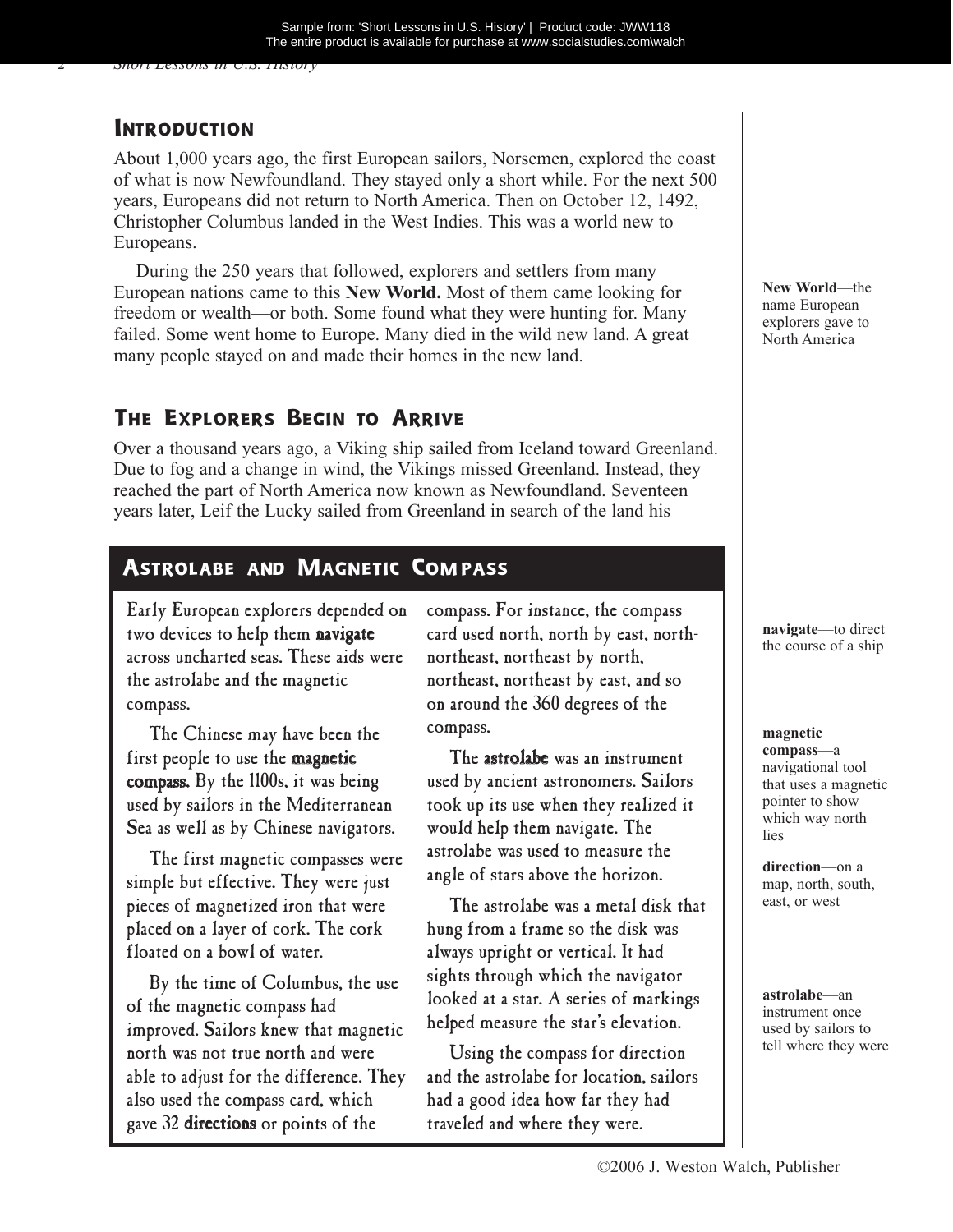#### *A New Land Is Reached and Settled (1003–1733) 3*

friends had seen earlier. It was the year 1003 when Leif and 35 other men and women stepped off their ship. Within a short time, scouts had found good fishing, tall grass, and wild grapevines. The Vikings were so pleased with the new land that they built houses and stayed for the winter. When spring came, they sailed back to Greenland.

The next European visitor arrived in North America almost 500 years later. That visitor,

Christopher Columbus, was not expecting to sight land when he did. Even after he and his crew landed, he had no real idea where they were. He thought they were in India. It is likely Columbus had never heard of the strange new land Leif the Lucky had discovered. The Vikings' explorations were unknown to most of the world.

In order to understand the great interest in exploration at the time of Columbus, we need to know a few things about Europe in 1492.

In Europe, the Renaissance was just beginning. The people of Europe were trading with the people of China and the Indies. Europeans were beginning to wonder about the rest of the world.

Traders from cities along the Mediterranean Sea traveled to the eastern edge of the Mediterranean. There, they met caravans that had carried spices, fine cloth, and rare jewels all the way from the Indian Ocean. The traders loaded these things onto their ships and brought them back home.

Cities in Italy such as Venice and Genoa were becoming rich because of all this trading. Naturally, other nations were jealous and wanted some of the business for themselves. For this reason, both Spain and Portugal became interested in finding a fast and easy way to sail to China and the Indies.

#### PRINCE HENRY'S NAVIGATION SCHOOL

Prince Henry of Portugal wanted his nation to make money from trading with China and other Asian nations. At the time, most of this trade was controlled by cities in Italy.

In order to give Portuguese sailors an advantage, Prince Henry set up a school where ships' navigators would be trained. He felt that learning navigation and geography would enable them to locate new routes to the Far East.

It was Prince Henry's idea that ships could sail south around Africa. He got the best books and maps available and began to train his navigators and sea captains. Henry's sailors went farther and farther south along the African coast. By the time Prince Henry died in 1460, his ships had sailed south of the equator.



caravan—a group of merchants who travel together

trade—the exchange of money, goods, and services

navigator—a crew member who plans the ship's course

map—a flat drawing or chart of part of the earth's surface

equator—an imaginary line that circles the earth at its widest point (halfway between the poles), dividing it into two hemispheres